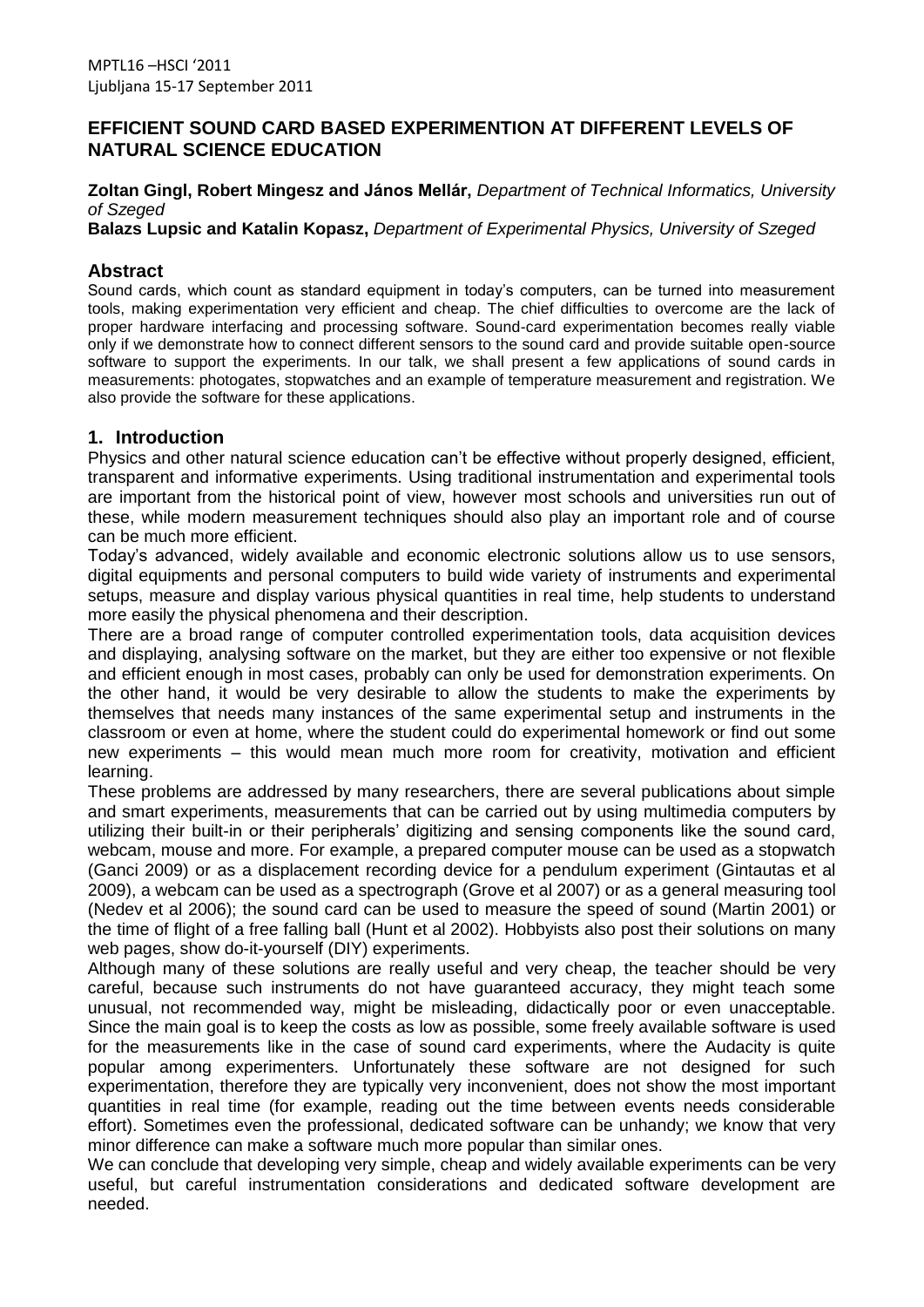In the following we'll give an overview about how to use multimedia computers' sound card – the only interface of the computer that can accept and generate voltages directly – to solve some instrumentation and experimentation problems in a very cheap and simple way. We have also developed various dedicated open-source software that can also be used as a reference development and basis for further modifications and upgrades.

## **2. Sound card photogates**

Photogates are very popular devices that allow the teacher to measure mechanical events quite accurately. The photogate works like a light controlled switch; it is based on light detectors – like phototransistors or photoresistors – that conduct well if they are illuminated. Mechanical events can block the light beam from the detector, therefore they can be observed electronically.

The sound card can accept directly connected photodetectors if the computer runs the required signal processing software this way extremely cheap yet precise photogates can be built (Gingl et al 2011a).



*Figure 1: Phototransistors and photoresistors can be directly connected to the microphone input. The photodetector and the sound card's internal resistor R and Vbias voltage forms a light-controlled voltage divider, therefore a voltage pulse can be measured, if the light beam is blocked from the detector.*

## *2.1.Pendulum experiment*

Probably the most common experiment to demonstrate the performance of photogates and associated software is the pendulum experiment. The period of the oscillation is close to a second, while the sound card photogate provides resolution of better than one tenth of a millisecond. Our free photogate software (http://www.inf.u-szeged.hu/noise/edudev/Photogate/) provides real time display of the waveforms and also detects the light interruption time instants cause by the movement of the bob. If the diameter of the bob is entered, the software even calculates the approximate instantaneous speed and plots its history also in real time. This way the experiment and measurement principle is very transparent and the teacher can demonstrate that the period does not change significantly if the amplitude gets smaller while the decreasing speed is plotted, see Figure 2. Note that many other periodic movements can be easily monitored including the oscillation of a mass on a spring, rotation of a wheel or fan.



*Figure 2: Period and velocity of a pendulum as a function of time measured by the sound card photogate.*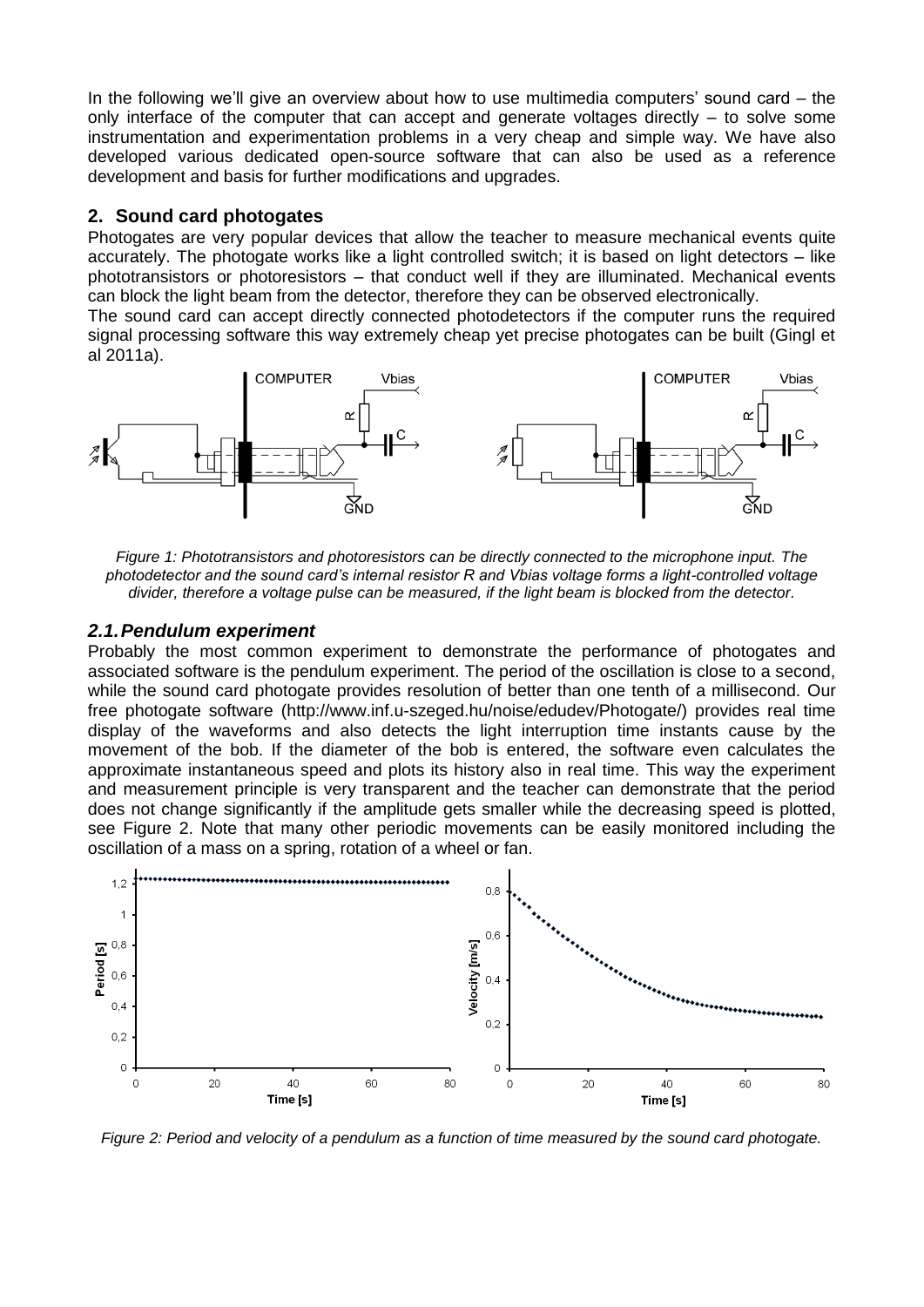### *2.2.Two free fall experiments*

In the above it was shown how periodic movements can be investigated by the photogate using the associated software. The universal software allows monitoring of transient processes as well, the measured data are remembered and can be copied to any spreadsheet software by 2-3 mouse clicks. A picket fence is often used to investigate the free fall, only one photodetector is needed. In order to demonstrate the performance of sound card photogates, we have placed five strips of 19mm black tape on a transparent plastic ruler 5cm from each other, and dropped between the detector and light source. This way we could measure the displacement versus time and also could estimate the instantaneous velocity by measuring the time of light beam blocked by the 19mm tape.



*Figure 3: Displacement and estimated velocity of a free falling picket fence. Fitting a parabola on the*  displacement gives g=9,916m/s<sup>2</sup>, linear fit on the estimated velocity is less accurate, shows g=11,121m/s<sup>2</sup>.

Using multiple photodetectors provides additional flexibility, any object can be dropped. In this case we detect the light interruptions at least in two locations and measure the time of flight with a stopwatch-like method (Gingl et al 2011b). We have developed an open-source sound card stopwatch software (http://www.inf.u-szeged.hu/noise/edudev/Stopwatch/) to support this measurement mode. The measured accuracy is below 0,1ms, therefore it is even possible to show that a ping-pong ball needs longer time to fall than an iron ball.



*Figure 4: Iron ball free fall experiment demonstrates the high precision of the sound card stopwatch. The five independent trials show very low uncertainty, the standard deviation is only 0,24ms, 0,4% of the mean.* 

#### **3. Sound card Ohmmeter and thermometer**

In the above examples the sound card was only used to measure time that can be accurately done due to the rather precise time base of the sampling process. However, the sound card can also measure amplitude, but here the user must be very careful, only experienced teachers should use the sound card for such purposes. The sound card is designed for high audio signal fidelity that needs high linearity and high resolution. However, the absolute accuracy is poor and due to the automatic volume and tone adjustments of the hardware and operating system the measurement range can be changed unexpectedly. However, in some cases it is possible to use the sound card for amplitude measurements. The user must always do calibration before measurements, should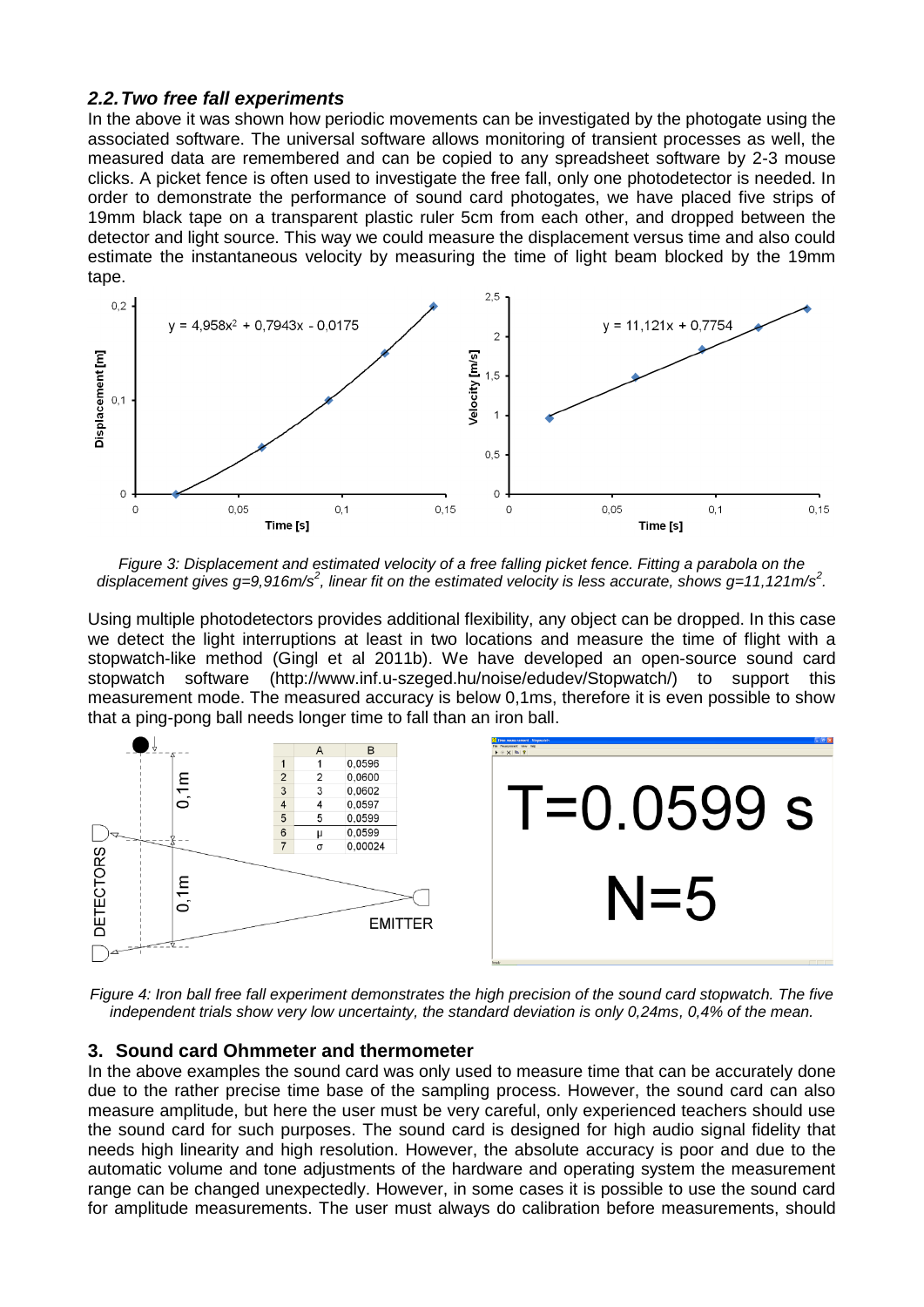be aware of other running software and sound card settings of the operating system – many things to keep in mind. Since the sound card has an output as well, this can be used to generate a sinusoidal signal that drives a voltage divider formed by a known and resistive sensor like a potentiometer, photoresistor or thermistor, and using stereo mode impedance can also be measured (Klaper et al 2008). This way the sound card can be used to measure resistance and many other physical quantities that have an associated resistive sensor. The measurement range is limited to 1k-100k to keep calibrated accuracy of about 1-2%.



*Figure 5: A thermistor*  $R<sub>T</sub>$  *is connected between the headphone output and microphone input. R and*  $R<sub>T</sub>$ *forms a voltage divider for the sinusoidal headphone output voltage, therefore*  $R<sub>T</sub>$  *can be measured. The formula on the left hand side can be used to estimate the temperature in Kelvins, where T<sup>0</sup> is 293K, R<sup>0</sup> is the resistance of the thermistor at temperature T<sup>0</sup> and B can be obtained from the datasheet.*

We have written an open-source software in Java (Gingl et al 2011c) that can be used as a simple Ohmmeter, as a thermometer or even as a chart recorder in Windows or Linux environments. Depending on the user's choice, the recorded data can be displayed in the units of Ohms or in Celsius/Fahrenheit, if a thermistor is connected and its parameters  $(R_0$  and B, see the Figure 5) are entered. The application can export the displayed plot into a jpeg file, can also export the data into a text file using the specified column separators. What is even more handy, the data can be copied to the clipboard, and the user can paste it into his favorite spreadsheet application. Calibration is simple and requires only two steps. First the user is asked to connect the two measuring terminals, this represents zero resistance. The user should change the playing and/or recording volume as necessary to prevent overdriving the input or getting too small signal. In the next step a 10k resistor with at least 1% accuracy should be connected. After doing so, the system is calibrated and ready for the measurement. The performance of the sound card thermometer can



*Figure 6: Cooling process of a glass of water measured with the sound card thermometer. The plot on the* right hand side shows the natural logarithm of the temperature difference from the final temperature as a *function of time. The time constant is 1/0,0317min=31,55min.*

Note, that one may want to provide additional protection of the audio input/output ports by inserting series resistors of 1-2 kOhms at both connectors; alternatively cheap USB sound cards can also be used to avoid any possible damage to the internal audio circuitry.